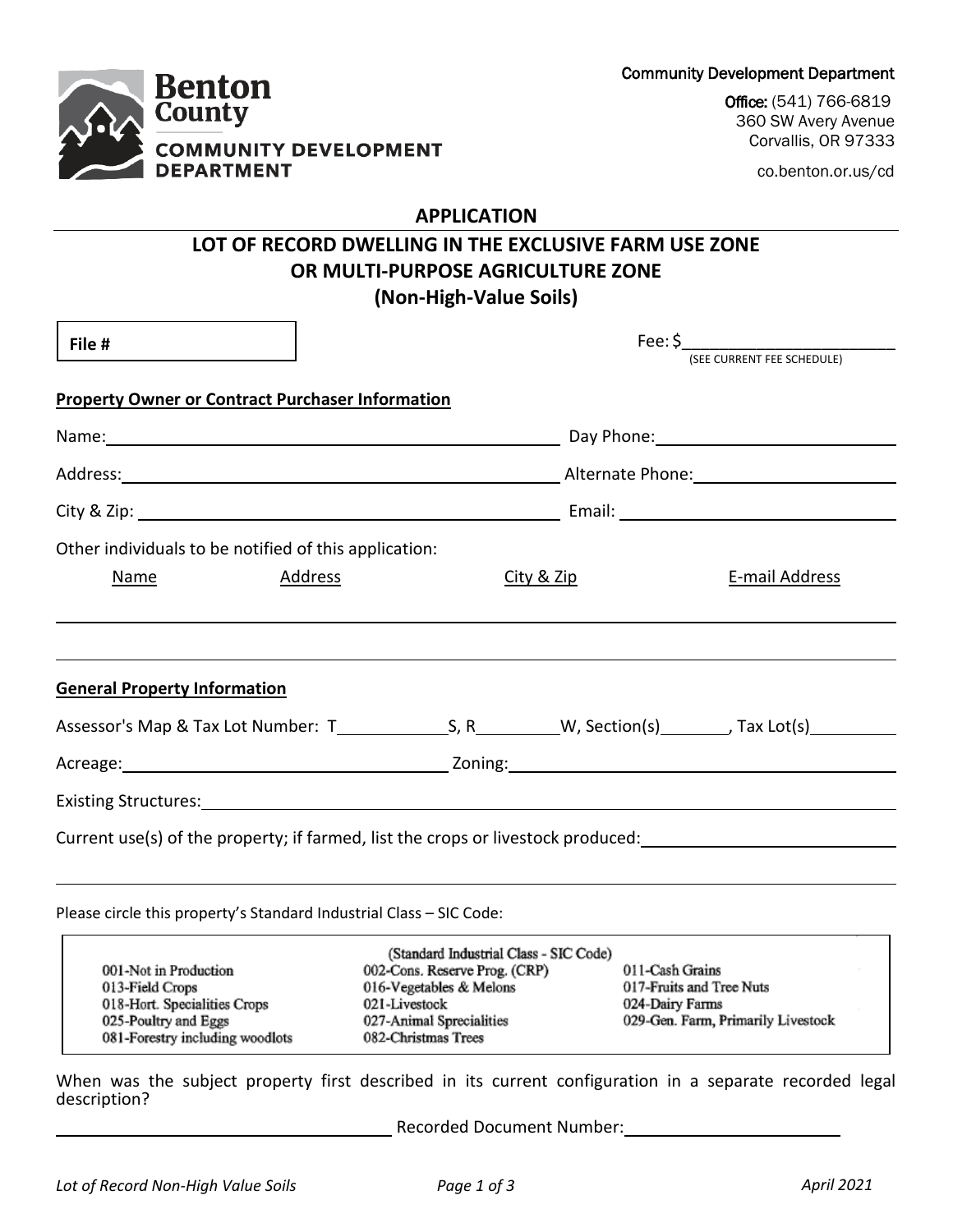Uses of adjacent property (not under the ownership of the applicant):

| West of property: West of property: |  |  |
|-------------------------------------|--|--|

#### **Required Application Information**

An application for a lot-of-record dwelling in the Exclusive Farm Use Zone must comply with the review criteria in Benton County Code (BCC) Section 55.230 and Oregon Administrative Rules (OAR) 660-033-0130(3), as well as the siting standards in BCC 55.405 and BCC Chapter 99. Copies of these sections of the Code are available at the Community Development Department. The information listed below must be submitted with the application and will be used to determine if the application complies with Code requirements for a dwelling.

- 1. A copy of deed(s) covering the subject property.
- 2. A copy of the easement granting access to any proposed parcel that does not have frontage on a public road.
- 3. Attach an accurate scale drawing of the property, showing the locations of existing structures, roads, water supply, subsurface sewage system, easements, driveways, etc., and the tentative location of all proposed structures and improvements. Show setback distances to property lines for all improvements. Label all tax lot(s). The proposed dwelling and all other structures shall be sited in compliance with BCC Sections 55.405.
- 4. Is the only access or proposed access to the property via a road that crosses a railroad? \_\_\_\_\_\_ If yes, please draw the location on your map and explain here:

### **Please attach additional sheet(s), as necessary to complete the following information.**

- 1. Recorded documents verifying that the lot or parcel on which the dwelling will be sited was lawfully created and was acquired by the present owner prior to January 1, 1985, or by devise or by intestate succession from a person who acquired the lot or parcel prior to January 1, 1985.
- 2. Identify by Assessor's Map and Tax Lot number any contiguous properties in the same ownership as the subject property. Also identify any contiguous properties that were in the same ownership as the subject property on November 4, 1993.
- 3. Is there currently a dwelling on any of the following: the subject property; contiguous property in the same ownership as the subject property; contiguous property that was in the same ownership as the subject property on November 4, 1993? A dwelling on any of these properties will preclude approval of a dwelling for the subject property.
- 4. Is the lot or parcel on which the dwelling will be sited within an area designated as a big game habitat area? If yes, how many dwellings are in the big game habitat in this section? Explain how the If yes, how many dwellings are in the big game habitat in this section?\_\_\_\_\_ Explain how the siting of the dwelling is consistent with the limitations on density upon which the acknowledged comprehensive plan and land use regulations intended to protect the habitat are based.
- 6. Identify the facilities and services in the area (roads, utilities, fire protection, etc.).
- 7. What are the conditions and capabilities of these facilities and services?